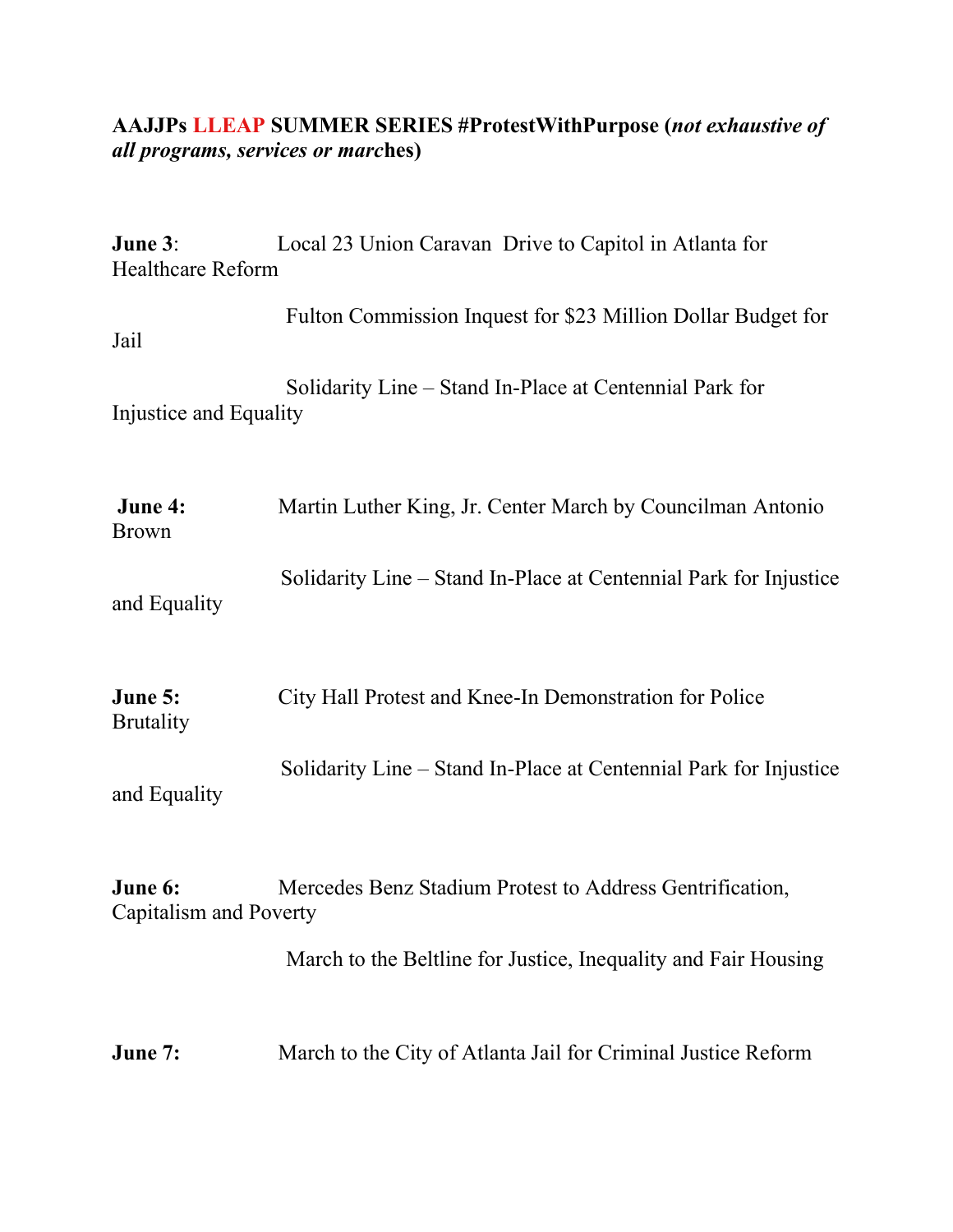I-20 Memorial Protest in Emergency Lane for Awareness of Injustice and Inequality

**June 8:** END ALL CAGES - March from Centennial Park to Georgia Supreme Court to MB Stadium to Bankhead Highway to Fulton County Jail on Rice Street – Criminal Justice Reform and Social Justice

**June 13:** Virtual Poster making workshop

**June 14:** Social Justice Protest RACISM, POLICING AND IMPACT OF CRIMINAL RECORDS AND HEMS: *Healthcare, Housing, Education, Employment, Maintenance & Support Services -* from Centennial to Beltline Ponce to Krog and then to Piedmont Park for Music and Message

**June 17:** Clayton County Protest for Police Reform and Raise the Age Campaign Awareness

**June 19:** Day of Reflection

**June 27:** Supported the Justice for Georgia March for Mothers of Children Killed by Police in Atlanta

**June 28:** Hosted the #VisionForBlacks Twitter Chat to create solutions to the plights that impact our community